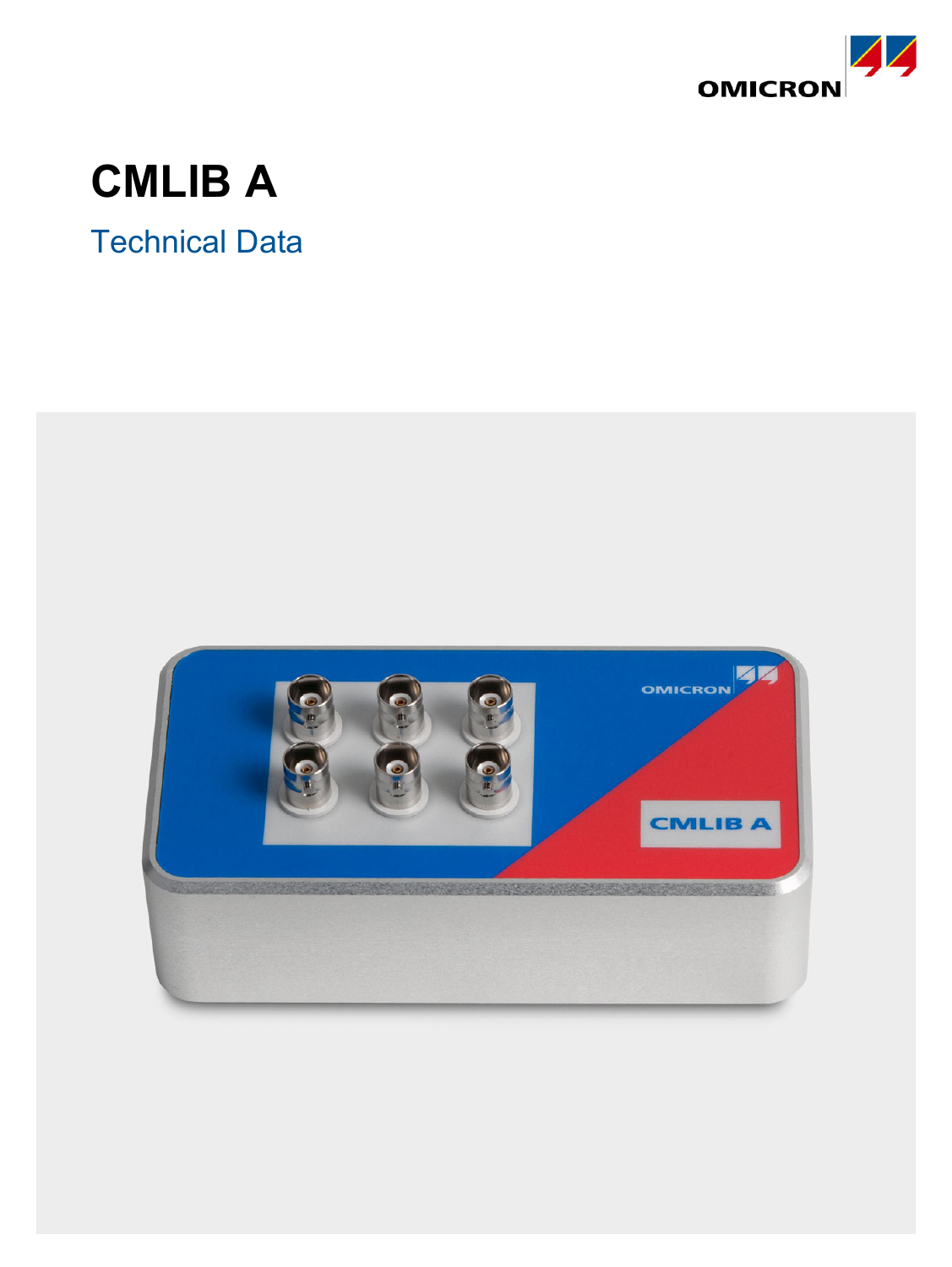© OMICRON electronics GmbH 2015. All rights reserved.

This technical data was extracted from the following manual: ENU 1023 04 01

All rights including translation reserved. Reproduction of any kind, for example, photocopying, microfilming, optical character recognition and/or storage in electronic data processing systems, requires the explicit consent of OMICRON.

The document content represents the technical status at the time of writing and is subject to change without prior notice.

We have done our best to ensure that the information given in this document is useful, accurate and entirely reliable. However, OMICRON does not assume responsibility for any inaccuracies which may be present.

OMICRON electronics translates this document from the source language English into a number of other languages. Any translation of this document is done for local requirements, and in the event of a dispute between the English and a non-English version, the English version of this document shall govern.